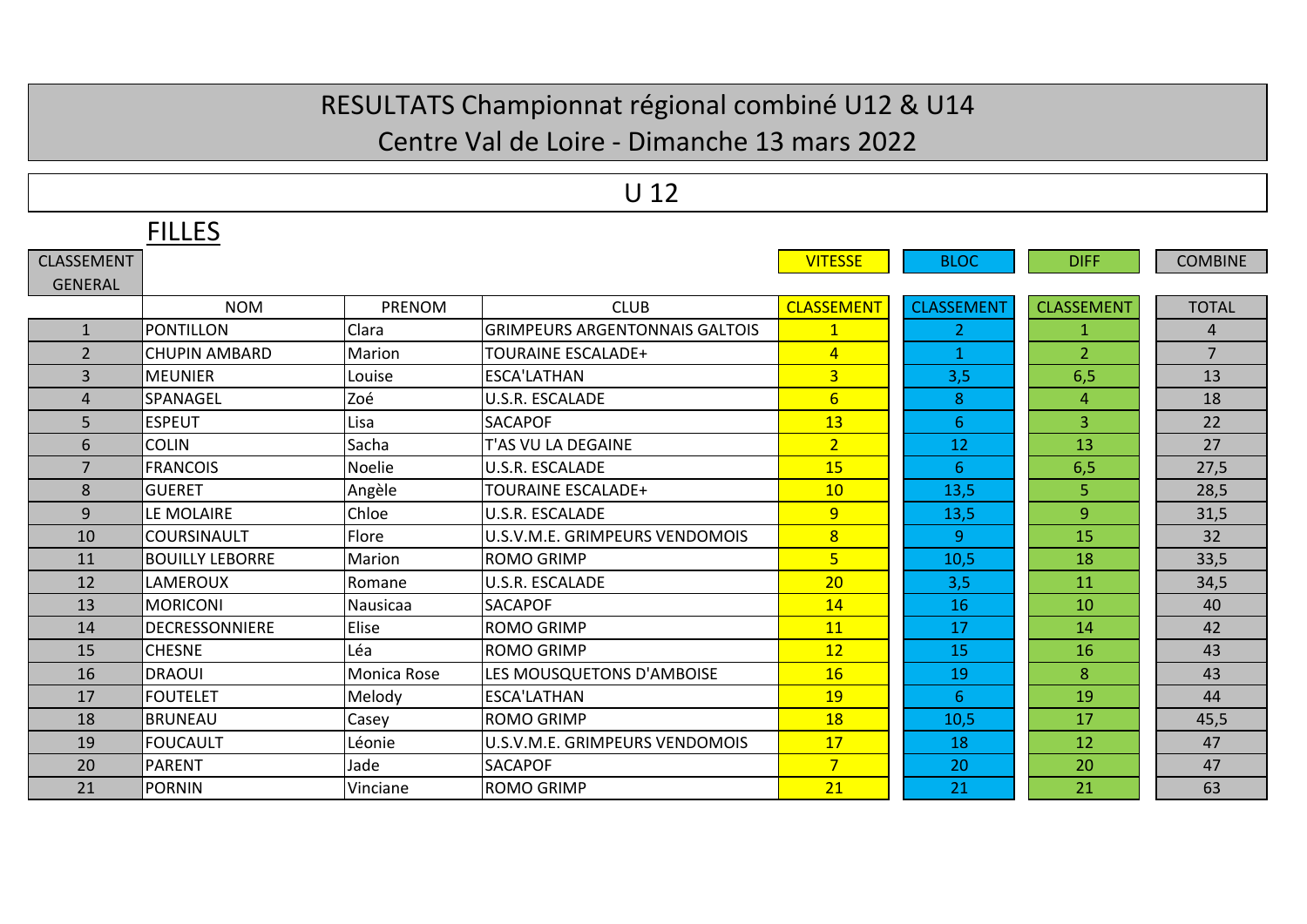#### Centre Val de Loire ‐ Dimanche 13 mars 2022

### U 12

|                   | <b>UARLUNS</b>        |               |                                       |                   |                   |                   |                |
|-------------------|-----------------------|---------------|---------------------------------------|-------------------|-------------------|-------------------|----------------|
| <b>CLASSEMENT</b> |                       |               |                                       | <b>VITESSE</b>    | <b>BLOC</b>       | <b>DIFF</b>       | <b>COMBINE</b> |
| <b>GENERAL</b>    |                       |               |                                       |                   |                   |                   |                |
|                   | <b>NOM</b>            | <b>PRENOM</b> | <b>CLUB</b>                           | <b>CLASSEMENT</b> | <b>CLASSEMENT</b> | <b>CLASSEMENT</b> | <b>TOTAL</b>   |
| $\mathbf{1}$      | LOISEAU               | Timéo         | <b>TOURAINE ESCALADE+</b>             | $\overline{1}$    | 1,5               | $\mathbf{1}$      | 3,5            |
| $\overline{2}$    | <b>SANGWAN</b>        | Paul          | <b>TOURAINE ESCALADE+</b>             | $\overline{2}$    | 1,5               | 5,5               | 9              |
| 3                 | <b>DA SILVA</b>       | Samuel        | <b>GRIMPEURS ARGENTONNAIS GALTOIS</b> | 3 <sup>1</sup>    | 5                 | 2,5               | 10,5           |
| 4                 | <b>PENET</b>          | Benjamin      | <b>SACAPOF</b>                        | 4 <sup>1</sup>    | 4                 | 2,5               | 10,5           |
| 5                 | <b>PIMONT</b>         | Camille       | IGRIMPEURS ARGENTONNAIS GALTOIS       | 5 <sub>5</sub>    | 3                 | 4                 | 12             |
| 6                 | LE BOLAY              | Titouan       | <b>U.S. CHAMBRAY ESCALADE</b>         | $\overline{7}$    | 6                 | 8                 | 21             |
| $\overline{7}$    | <b>BRAMI</b>          | Nathan        | <b>SACAPOF</b>                        | 8                 | 8                 | $\overline{7}$    | 23             |
| 8                 | <b>BEAUFILS</b>       | Enoé          | T'AS VU LA DEGAINE                    | $6 \overline{}$   | 12                | 5,5               | 23,5           |
| 9                 | <b>BOSSUET MOUREL</b> | Noah          | LES MOUSQUETONS D'AMBOISE             | 9 <sup>°</sup>    | 8                 | 13                | 30             |
| 10                | DELAIRE               | Romain        | <b>U.S.R. ESCALADE</b>                | 12                | 10,5              | 10                | 32,5           |
| 11                | <b>MORIN</b>          | Arthur        | LES MOUSQUETONS D'AMBOISE             | 14                | 10,5              | 9                 | 33,5           |
| 12                | <b>TIXIER</b>         | Gaston        | <b>GRIMPEURS ARGENTONNAIS GALTOIS</b> | <b>15</b>         | 8                 | <b>11</b>         | 34             |
| 13                | <b>CALVAGNAC</b>      | Etienne       | <b>CLUB ESCALADE ESVRES</b>           | 13                | 14                | 12                | 39             |
| 14                | <b>FOUQUE</b>         | Florian       | LES MOUSQUETONS D'AMBOISE             | 11                | 13                | 17                | 41             |
| 15                | <b>WHITMARSH</b>      | Romeo         | U.S.R. ESCALADE                       | 10                | 15                | 18                | 43             |
| 16                | IROSSIGNOL            | Léo           | T'AS VU LA DEGAINE                    | 16                | 16                | 14                | 46             |
| 17                | <b>LOR FERNANDEZ</b>  | Pricien       | <b>ROMO GRIMP</b>                     | 17                | 17                | 15                | 49             |
| 18                | <b>MILOT</b>          | Corentin      | <b>ESCA'LATHAN</b>                    | <b>18</b>         | 18                | 16                | 52             |

# CARCONIC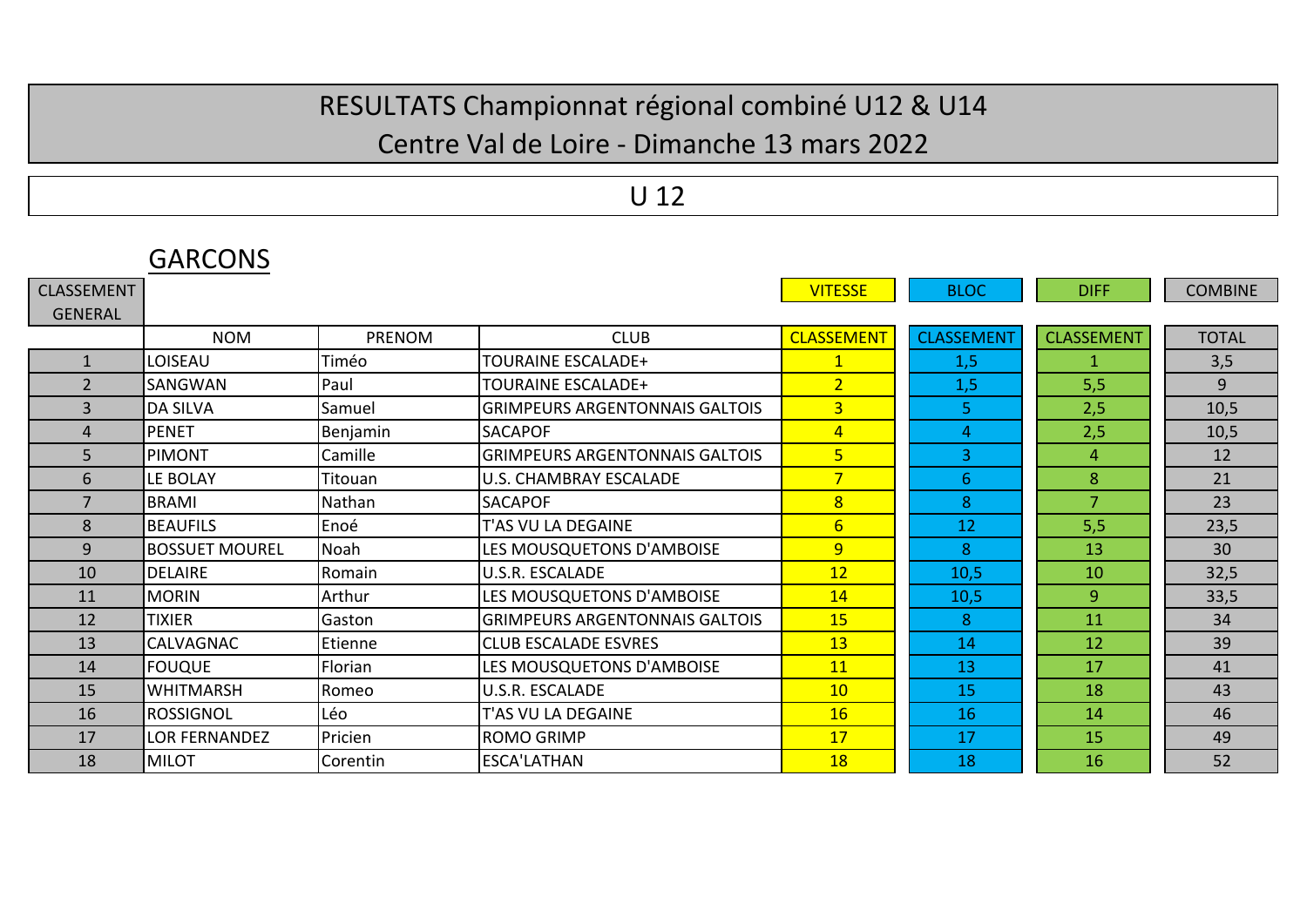Centre Val de Loire ‐ Dimanche 13 mars 2022

#### U 14

|                   | <b>FILLES</b>             |            |                                       |                   |                   |                   |                |
|-------------------|---------------------------|------------|---------------------------------------|-------------------|-------------------|-------------------|----------------|
| <b>CLASSEMENT</b> |                           |            |                                       | <b>VITESSE</b>    | <b>BLOC</b>       | <b>DIFF</b>       | <b>COMBINE</b> |
| <b>GENERAL</b>    |                           |            |                                       |                   |                   |                   |                |
|                   | <b>NOM</b>                | PRENOM     | <b>CLUB</b>                           | <b>CLASSEMENT</b> | <b>CLASSEMENT</b> | <b>CLASSEMENT</b> | <b>TOTAL</b>   |
| $\mathbf{1}$      | <b>LAFORET GORGE</b>      | Cléo       | <b>GRIMPEURS ARGENTONNAIS GALTOIS</b> | $\mathbf{1}$      | 5                 | 1                 | $\overline{7}$ |
| $\overline{2}$    | <b>MIREUX</b>             | Célya      | <b>SACAPOF</b>                        | $\overline{2}$    | $\overline{2}$    | 3,5               | 7,5            |
| 3                 | <b>MIREUX</b>             | Julie      | <b>SACAPOF</b>                        | $\overline{3}$    | $\overline{2}$    | 5,5               | 10,5           |
| $\overline{4}$    | <b>LEROY</b>              | Justine    | LORRIS ESCALADE                       | $\overline{8}$    | $\overline{2}$    | $\overline{2}$    | 12             |
| 5                 | <b>DA SILVA</b>           | Pamela     | <b>GRIMPEURS ARGENTONNAIS GALTOIS</b> | 5                 | 6                 | 3,5               | 14,5           |
| 6                 | <b>BORDAS</b>             | Adele      | <b>GRIMPEURS ARGENTONNAIS GALTOIS</b> | $\overline{7}$    | 4                 | 9                 | 20             |
| $\overline{7}$    | <b>GUEDON</b>             | Amélie     | EQUILIBRE VERTICAL ORLEANS            | 10                | $\overline{7}$    | 5,5               | 22.5           |
| 8                 | <b>TOURRETTE</b>          | Axelle     | LES MOUSQUETONS D'AMBOISE             | $\overline{4}$    | 8                 | 12                | 24             |
| 9                 | <b>GENDRON</b>            | Alix       | <b>TOURAINE ESCALADE+</b>             | $6\overline{6}$   | 12                | 10                | 28             |
| 10                | <b>TISON</b>              | Amandine   | EQUILIBRE VERTICAL ORLEANS            | 16                | 9                 | 11                | 36             |
| 11                | OLIVE                     | Sidonie    | <b>TOURAINE ESCALADE+</b>             | 11                | 10                | 15                | 36             |
| 12                | <b>SADRIN</b>             | Elisa      | U.S.R. ESCALADE                       | 18                | 13                | $\overline{7}$    | 38             |
| 13                | <b>MELET</b>              | Juliette   | <b>SACAPOF</b>                        | 12                | 17,5              | 13                | 42,5           |
| 14                | <b>KRASTEVA</b>           | Daria      | LES MOUSQUETONS D'AMBOISE             | 14                | 11                | 21                | 46             |
| 15                | <b>GAURY MORIN</b>        | Zélie      | <b>SACAPOF</b>                        | 15                | 23                | 8                 | 46             |
| 16                | <b>BEAUFILS</b>           | Isobel     | T'AS VU LA DEGAINE                    | 13                | 20                | 16                | 49             |
| 17                | <b>FAYOLLE</b>            | Camille    | <b>GRIMPEURS ARGENTONNAIS GALTOIS</b> | 17                | 17,5              | 19                | 53,5           |
| 18                | <b>CASIER</b>             | Cléia      | <b>SACAPOF</b>                        | $\overline{9}$    | 23                | 22                | 54             |
| 19                | <b>BERTRAND</b>           | Marie      | LES MOUSQUETONS D'AMBOISE             | 19                | 16                | 20                | 55             |
| 20                | PERRIN                    | Margarette | <b>GRIMPEURS ARGENTONNAIS GALTOIS</b> | 28                | 19                | 14                | 61             |
| 21                | <b>RAVENELLE-PIGNATEL</b> | Lucie      | <b>ROMO GRIMP</b>                     | 22                | 23                | 18                | 63             |
| 22                | <b>DEFENTE</b>            | Anne Zoé   | <b>CLUB ESCALADE ESVRES</b>           | 20                | 15                | 31                | 66             |
| 23                | <b>FONTENNE</b>           | Manon      | U.S.V.M.E. GRIMPEURS VENDOMOIS        | 30                | 14                | 26                | 70             |
| 24                | <b>GENTNER</b>            | Tempérance | U.S.V.M.E. GRIMPEURS VENDOMOIS        | 24                | 31                | 17                | 72             |
| 25                | <b>GOODALL</b>            | Olivia     | <b>SACAPOF</b>                        | 21                | 28,5              | 24                | 73,5           |
| 26                | <b>WOODS</b>              | Eliza      | <b>GRIMPEURS ARGENTONNAIS GALTOIS</b> | 25                | 23                | 27                | 75             |
| 27                | <b>LOR FERNANDEZ</b>      | Lili Rose  | <b>ROMO GRIMP</b>                     | 26                | 26,5              | 23                | 75,5           |
| 28                | <b>GOUBEAUD</b>           | Sacha      | <b>GRIMPEURS ARGENTONNAIS GALTOIS</b> | 27                | 28,5              | 25                | 80,5           |
| 29                | <b>ROUSSEAU</b>           | Tina       | <b>ROMO GRIMP</b>                     | 23                | 30                | 29                | 82             |
| 30                | GATE                      | Thaïs      | <b>ROMO GRIMP</b>                     | 29                | 26,5              | 28                | 83,5           |
| 31                | <b>HESLOUIS</b>           | Manon      | <b>GRIMPEURS ARGENTONNAIS GALTOIS</b> | 32                | 23                | 30                | 85             |
| 32                | <b>MOREAU</b>             | Romy       | <b>ROMO GRIMP</b>                     | 31                | 32                | 32                | 95             |
| 33                | JONCHERE CHOFFEL          | Eva        | <b>ESCALADE CLUB DE TOURS</b>         | 33                | 33                | 33                | 99             |